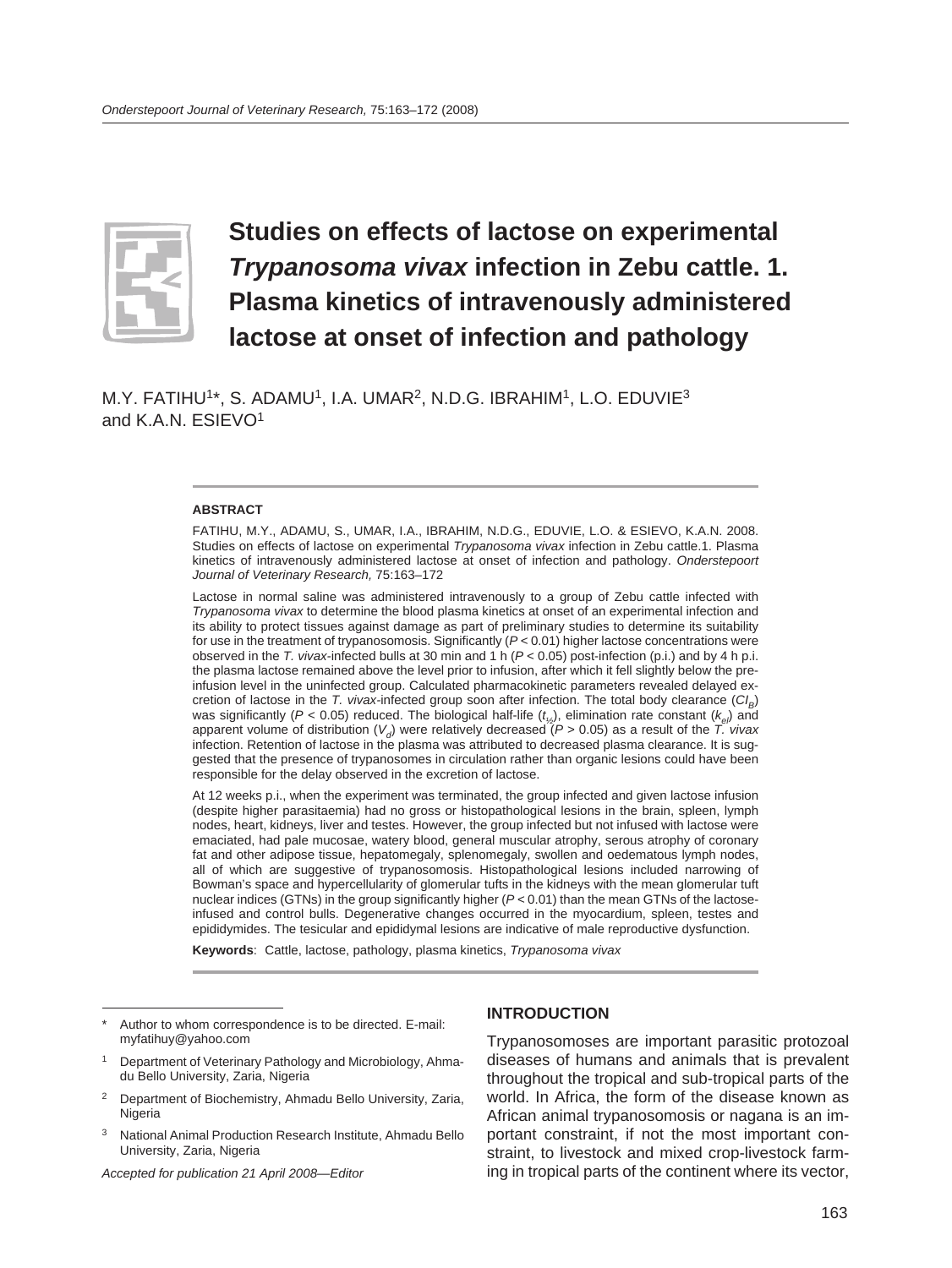flies of the genus *Glossina* known as tsetse flies, occur (Kristjanson, Rowlands, Swallow, Kruska, De Leew & Nagda 1999). The current methods involved in the control of this disease in the absence of vaccines, include chemotherapy, breeding livestock that are trypanotolerant, reducing the proximity of livestock to the vectors, controlling the population of vectors by using insecticides or insect traps (Holmes 1997). Chemotherapy is the most widely used means of controlling this disease (Itard 1989; Geerts & Holmes 1998). The development of trypanocidal drugs has been very slow (FAO 1979) which compounds the problems of drug resistance, limited range of available substances and drug toxicity (Connor 1992). These make the search for new trypanocides imperative.

Lactose is a disaccharide consisting of glucose and galactose, and is used in the pharmaceutical industry as a diluent, bulking agent, filler or excipient (Reynolds 1993) and has been suggested for use as a potential excipient for trypanocidal drugs (Esievo, Omage, Ibrahim, Umar & Saror 1994). Lactose infusion has ameliorated serum biochemical changes (Kadima, Gyang, Saror & Esievo 2000) in the acute stage of bovine trypanosomosis. Further studies are required on the efficacy and safety of lactose in this regard. The pharmacokinetics of trypanocides are incompletely understood, but the rate of excretion of the different compounds is known to affect their activity (Connor 1992). This paper reports the plasma kinetics of lactose following a single intravenous (i.v.) infusion at the commencement of *Trypanosoma vivax* infection in Zebu bulls.

Wide-spread pathological lesions in the body organs occur during animal trypanosomoses, including degenerative and necrotic changes (Hornby 1921; Fiennes 1970; Naylor 1971a, b; Isoun & Esuruoso 1972; Murray, Murray, Jennings, Fischer & Urquhart 1974; Valli, Forsberg & Robinson 1978; Valli & Forsberg 1979; Saror 1980). The combination of anaemia and severe lesions in the heart which are characterized by an inflammatory process with mononuclear cellular infiltration in the epicardium, myocardium and endocardium in *T. vivax*-infected Zebu cattle, may interfere with effective delivery of nutrients. These were suggested as being contributory factors to the occurrence of the emaciation which occurs in chronic trypanosomosis (Sannusi 1979).

## **MATERIALS AND METHODS**

## **Experimental animals**

Sixteen White Fulani Zebu bulls aged between 3

and 4 years, weighing between 120 and 200 kg were purchased from Anchau in the Kubau Local Government Area of Kaduna State, which is located in a tsetse fly–free zone of northern Nigeria. The animals had no record of exposure to trypanosome infection. On arrival at Zaria, also a tsetse fly-free zone where the experiment was carried out, the animals were acclimatized for at least 3 months during which they were dewormed with albendazole (Pantex Holland B.V.) and sprayed with chlorphenvinphos (Pfizona, Pfizer) for the control of external parasites. The animals were kept in sheds, grazed daily and given groundnut hay supplement. Water was provided *ad libitum*. Blood samples were collected and screened for haemoparasites before commencement of the experiment.

## **The parasites**

A primary isolate of *T. vivax* was obtained from a naturally infected cow in Kudaru, Lere Local Government Area of Kaduna State. The infection was confirmed to be caused by pure *T. vivax* infection by the Department of Veterinary Parasitology and Entomology, Ahmadu Bello University, Zaria. A donor bull was inoculated i.v. with 5 mƐ of the infected cow blood. The parasitaemia was monitored regularly up to the peak level.

## **Preparation of lactose infusion solution**

A 50 % lactose solution for infusion was prepared by dissolving 50 g of lactose in 100 mƐ physiological saline (0.9% sodium chloride) and warmed gently. The lactose solution was filtered into injection bottles, plugged and autoclaved at 120 °C under 103 421.4 Pa pressure for 5 min and cooled to room temperature. Prior to every intravenous infusion, the lactose solutions were warmed to body temperature.

## **Experimental procedure**

The experimental bulls were divided into four groups of four animals each and housed separately. Blood samples were collected from each bull prior to infection to determine the pre-infusion/pre-infection lactose level in the plasma of the lactose-infused groups.

### *Group A*

Each of the bulls in this group was infected intravenously with 6 ml of donor bull's blood when it had reached its peak level of parasitaemia and contained  $3 \times 10^6$  trypanosomes. Lactose infusion was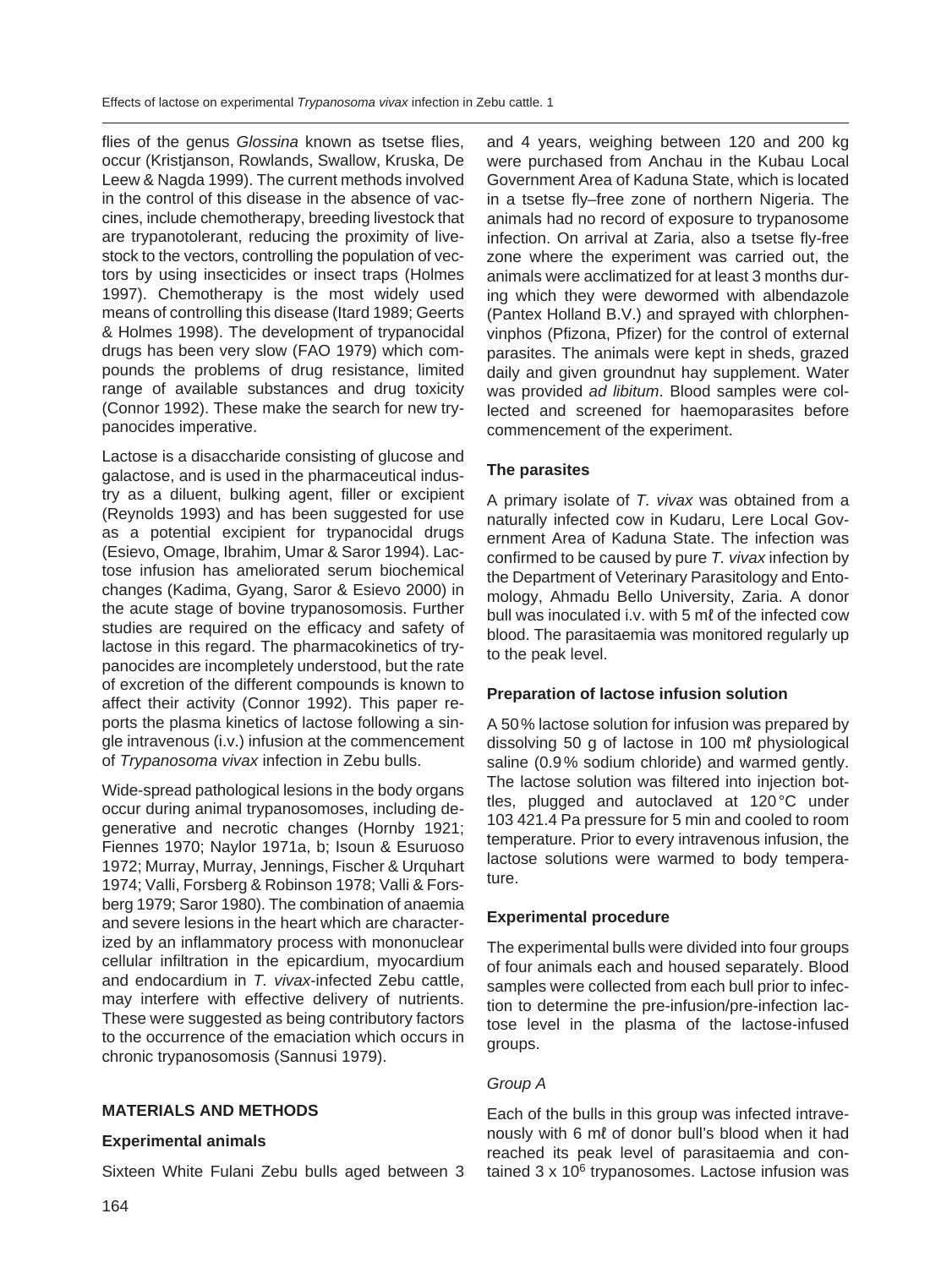given immediately after infection at a dose of 0.5 g lactose per kg body mass. Blood samples (5 mƐ) were collected from each bull in McCartney bottles containing ethylenediamine tetra-acetic acid (EDTA) as anticoagulant, at 30 min intervals for 4 h. The plasma was harvested and stored at –18 °C.

#### *Group B*

These were the uninfected group, in which the animals were treated with lactose and blood samples were collected as were those in Group A.

#### *Group C*

Each bull in this group was infected with *T. vivax* as were those in Group A. However, they were not given any lactose treatment.

#### *Group D*

These were the normal control bulls that were neither infected nor given lactose treatment.

#### **Assay of plasma lactose**

Plasma lactose concentrations were assayed by the method of Wahba (1965), after interfering substances had been removed by differential binding in an ion-exchange column. Briefly, the procedure entailed preparation of microcolumns by recharging diethylaminoethyl cellulose (DEAE-cellulose, Sigma, UK) in 0.1 M hydrochloric acid, washing it thoroughly in distilled water, and then in phosphate buffered saline (PBS) until the filtrate was neutral (pH 7.0). The washed DEAE–cellulose was resuspended in PBS and 1 ml each was dispensed into cotton-plugged dropping pipettes and allowed to drain. The plasma was deproteinized using zinc acetate solution (2 % w/v) (Wahba 1965) and passed through the DEAEcellulose columns. The flow-through was collected and analysed for lactose.

#### **Data analysis**

The plasma lactose concentrations versus time were plotted on both linear and semi-log graphs. The regression lines were calculated (Harper 1991) and drawn. The following pharmacokinetic parameters were calculated from the semilogarithmic curves (Baggot 1977; Grahame-Smith & Aronson 1984): the biological half-life (*t <sup>½</sup>*) was the time taken for the body (plasma) to eliminate one half of the lactose it contained; the apparent volume of distribution  $(V_{d})$ was the volume of fluid required to contain the amount of lactose in the body, when uniformly dis-

tributed at a concentration equal to that of plasma; total body clearance  $(Cl_B)$  was the volume of body fluid cleared of lactose per unit time and the elimination rate constant  $(k_{el})$  was the amount of lactose eliminated from the body via all routes (kidneys and urine in the case of lactose) per unit time. The statistical analysis for test of significance of differences between the means of the two groups was done using student's *t*-test (Philips 1978).

The mean values  $\pm$  standard error of mean (SEM) of the GTNs were subjected to statistical analysis using one-way analysis of variance (ANOVA) and Tukey-Kramer multiple comparison tests for any significant difference between the groups.

#### **Pathological studies**

The bulls in all the groups were sacrificed on day 13 post-infection (p.i.) for post-mortem examination. Their organs were examined for gross pathological changes and tissue specimens taken from all the major organs and fixed in 10 % neutral buffered formalin for at least 48 h (Bush 1975). The tissues were dehydrated in ethanol and embedded in paraffin. Sections for microscopy were made at 5 µm and stained with haematoxylin and eosin (HE) stain. Microscopic examinations of organs were conducted on brain, heart, kidney, liver, lymph node, spleen, testis and epididymis. The glomerular tuft nuclear indices (GTNs) (Dargantes, Campbell, Copeman & Reid 2005) of the kidneys of the animals in Groups A, C and D were determined in order to assess the degree cellularity of the glomerular tufts.

### **RESULTS**

The pre-infusion plasma lactose levels in the *T. vivax-*infected (Group A) bulls ranged from 0.33 to 2.94 mM with a mean of  $1.63 \pm 0.53$  mM. In the uninfected (Group B) bulls, it ranged from 1.1 to 2.48 mM with a mean of  $1.79 \pm 0.33$  mM. The mean plasma lactose concentration in the *T. vivax-*infected group was significantly higher (*P* < 0.01) by 30 min and  $(P < 0.05)$  at 1 h post-infusion, when compared to the mean levels in the uninfected group. Furthermore, the mean lactose concentration in the infected group remained above the pre-infusion concentration by 4 h post-infusion, compared to lactose concentration in the uninfected group which fell to below the pre-infusion level during the same period (Fig. 1). The mean values of pharmacokinetic parameters obtained in both groups are presented in Table 1.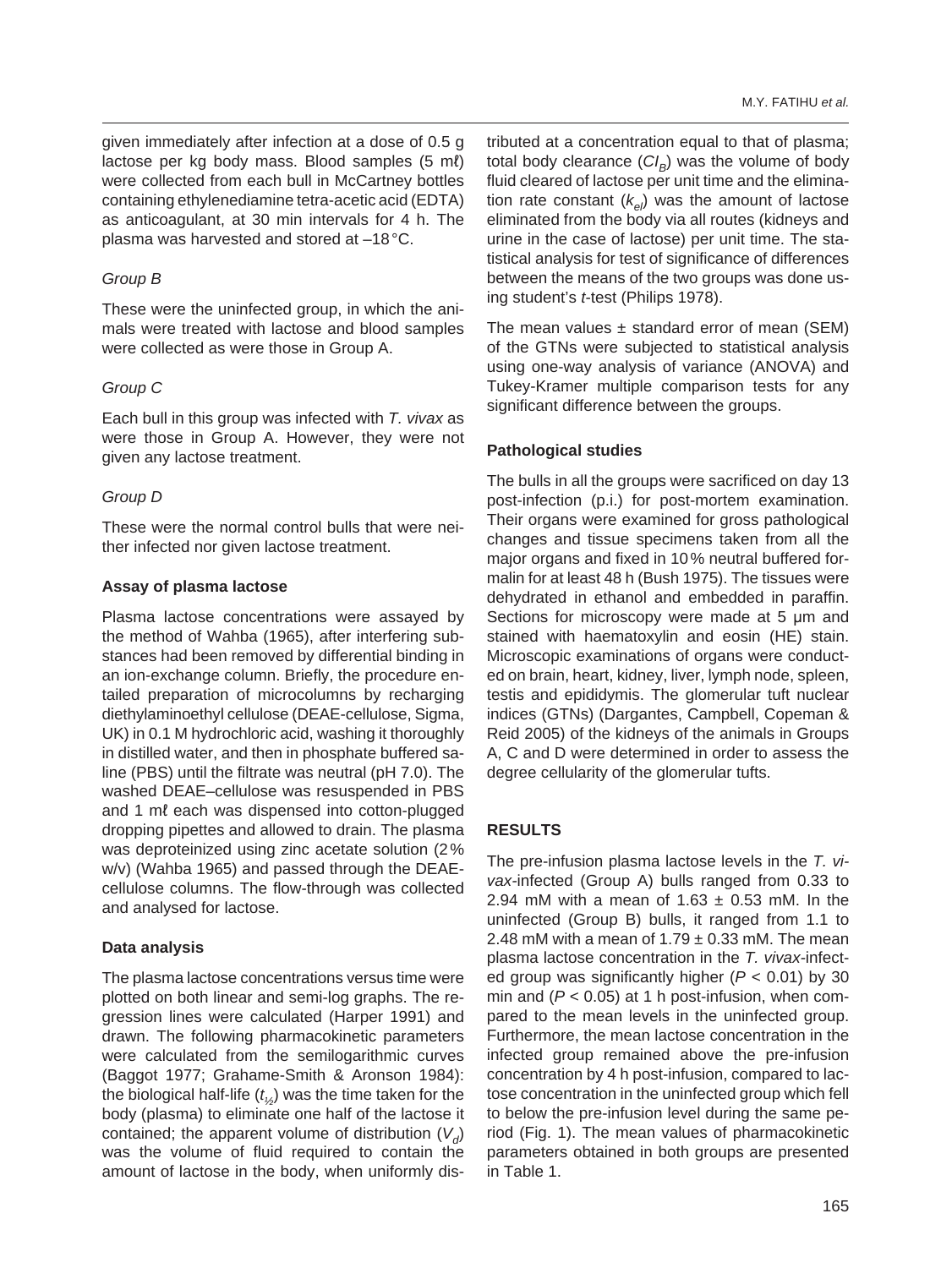| <b>Pharmacokinetic parameter</b>                                                                                                                     | Infected bulls<br>$(n = 4)$                                                   | <b>Uninfected bulls</b><br>$(n = 4)$                                               |
|------------------------------------------------------------------------------------------------------------------------------------------------------|-------------------------------------------------------------------------------|------------------------------------------------------------------------------------|
| $t_{\frac{1}{2}}$ (h)<br>$V_d$ (l kg <sup>-1</sup> )<br>$CI_B^{\dagger}$ ( $l$ kg <sup>-1</sup> h <sup>-1</sup> )<br>$K_{\rm el}$ (h <sup>-1</sup> ) | $6.3 \pm 1.08$<br>$26.025 \pm 2.929$<br>$*3.26 \pm 0.63$<br>$0.567 \pm 0.085$ | $3.48 \pm 0.80$<br>$46.707 \pm 8.629$<br>$*$ 10.54 $\pm$ 2.53<br>$0.737 \pm 0.157$ |

TABLE 1 Pharmacokinetic parameters (mean  $\pm$  SEM) of lactose in *Trypanosoma vivax*-infected and uninfected control Zebu bulls

Significant difference ( $P$  < 0.05)

*t <sup>½</sup>* Biological half-life Apparent volume of distribution



FIG. 1 Mean  $(\pm$  SEM) Plasma lactose concentrations in Zebu bulls infected with *Trypanosoma vivax* (Group A) and in the uninfected control (Group B) after a single dose

### **Macroscopical pathology**

### *Group C*

The bulls in this group showed a variable degree of emaciation, rough hair coat, pallor of the mucosae and a watery blood. There was general muscular atrophy, serous atrophy of coronary and other adipose tissue, hepatomegaly, splenomegaly, and swollen and oedematous lymph nodes. The hearts, brains and testes showed no gross lesions.

### *Group A*

There were no significant gross lesions observed.

### *Group D*

No gross lesions were observed.

### **Histopathology**

The following is a composite picture of the more prominent pathological changes encountered in the bulls.

*Kel* Elimination rate constant

*Vd* Volume of distribution

## *Group C*

LIVER: There were fatty change and coagulative necrosis of hepatocytes, and conspicuous and swollen Kupffer cells contained phagocytosed erythrocytes (Fig. 2).

KIDNEYS: The observed lesions included enlargement and hypercellularity of glomerular tufts, narrowing of Bowman's space (Fig. 3). The mean GTNs in the group was  $88.72 \pm 2.12$  which is significantly higher (*P<* 0.01) than the mean GTNs of the infected, lactose-infused (Group A) and normal control (Group D) bulls.

HEART: There was degeneration of myocardial fibres and interstitial oedema (Fig. 4).

SPLEEN: Depletion of lymphoid cells in the central zones and necrosis of the lymphoid cells of the peripheral zone of the white pulp. Erythrophagocytosis and haemosiderin pigments were observed in the macrophages of the red pulp (Fig. 5).

LYMPH NODES: These showed reduction in cells of lymphoid follicles in the cortex and oedema mainly involving the cortex and paracortical regions.

TESTES: The seminiferous tubules showed degeneration and decrease in spermatogenic cells with scanty spermatids and degeneration of Sertoli cells in the tubules. Interstitial (Leydig) cells showed variable degrees of degeneration (Fig. 6).

EPIDIDYMIDES: There was necrosis of epididymal epithelial cells and absence of microvilli (stereocilia). Many segments of the duct contained no spermatozoa (Fig. 7).

BRAIN: The cerebellum had degenerating neurones in the Purkinje cell and granular layers (Fig. 8).

## *Group A*

LIVER: There was mild congestion in the sinusoids and absence of erythrophagia by Kupffer cells (Fig. 9).